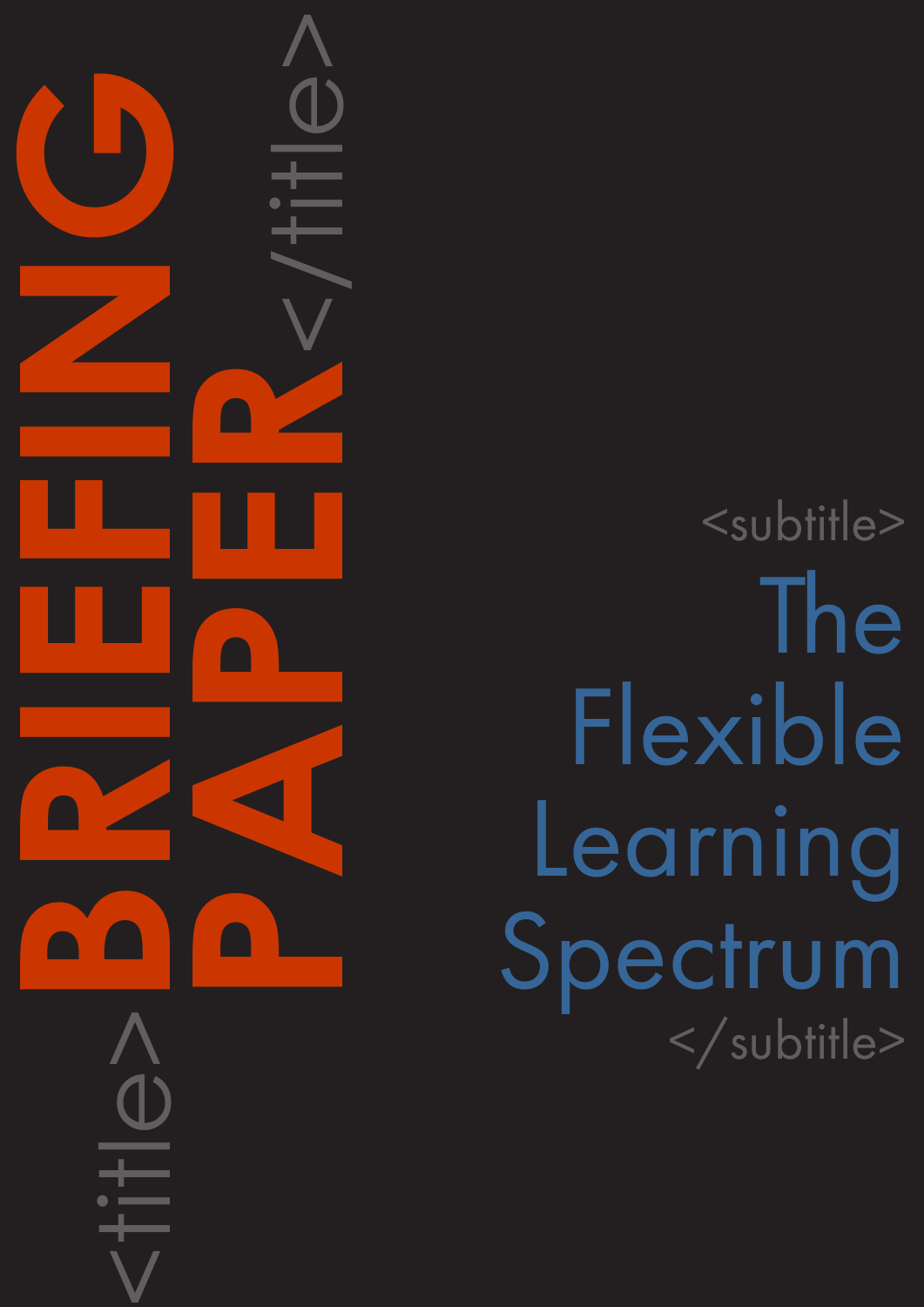## CAPDM Ltd. CAPDM Ltd.

Introduction There are many terms used to describe the diversity of learning modes we see today. Terms such as distance learning, blended learning, hybrid learning, flexible learning and e-learning are meaningful to some people, but confusing to many. To make matters worse, there is no absolute agreement on precise definitions for the terms used.

> This paper offers a simple, consistent view that should help to clarify the situation. However, it is not the view of the educationalists that is most important, but the view of the end consumer – the student. If learning providers cannot agree on clear statements of their offerings, then the customers will inevitably be confused about how they should select the most appropriate learning mode from what is on offer.

Learners are increasingly seeking a **spectrum** of learning options. There is no absolute right or wrong way to study and the best option for a particular student could be anywhere on this spectrum. So, we need to understand the spectrum, the range of options it covers, and its structure.

It is therefore useful to start by trying to understand what customers (i.e. students) want and the diversity of their demands. In other words, our start point has to be 'learner requirements'.

2. Pure distance learning (typified by correspondence courses, though now offered through a variety of media and channels)

The spectrum we are talking about here is a continuum between two extremes in learning approaches. The ends of the spectrum are well-defined:

### 1. Personal contact teaching (e.g. classroom teaching)

The main characteristics of this mode are:

- a. timetabled with cohorts of students starting at a small number of fixed time points, e.g. the October intake of university students;
- b. face-to-face or instructor-led with contact split between talks and tutorials;
- c. inflexible for the individual geared towards the administrative needs of the organisation, e.g. students sign-up for a whole degree programme of study and not specific courses of interest.

What is emerging is a situation where there are no discreet staging points between on-campus teaching and distance learning. Instead there is a 'flexible learning' spectrum spanning the two extremes. Any programme will sit somewhere along this spectrum - at a point dictated by the design goals, which are, in turn, dictated by the needs of the customer. What educationalists mean when they use the term '**blended or hybrid learning**' is some chosen point on this flexible learning spectrum.

The main characteristics of pure distance learning are:

- a. self-paced students study what they want and when they want, depending on circumstances;
- **b. remote self-study** with no requirements for face-to-face contact;
- c. highly flexible modular in structure and timed to suit the student

These are the extreme ends of our spectrum and, though both are very popular, they do not represent the only options. Many on-campus students for example, rely on learning modes that do not require face-to-face contact. Some students now work to pay their way through university or college, so need more flexible options to allow them to complete their studies. Greater flexibility may also be required for students learning in a foreign language or for students with a disability, who require additional and alternate forms of support - all of which moves on-campus learning away from the pure, traditional end of the spectrum.

Equally, pure distance learning has been augmented in many ways, particularly by the use of computer and communications technology, which can offer better dissemination of materials, on-line support and a richer learning experience. These changes coupled with the potential that new forms of electronic communications offer for easier tutor access, are beginning to shift traditional distance learning a small way towards the personal contact end of the spectrum.

# A spectrum of learner re quirements



Figure 1: The flexible learning spectrum

A blended learning solution is therefore defined by the characteristics of a particular point on the flexible learning spectrum. For any particular solution there has to be a high degree of flexibility – of time, place, content, mode of learning and assessment – in order to meet the needs of individual students. So, particular blended learning approaches, or instances, should offer a range of choices across the flexible learning spectrum. Indeed many learning programmes now do just that, sometimes with a wide range of options, from a full on-campus programme to a full distance learning programme.

The important underlying point is that, whichever learning option the student chooses, the syllabus is the same, the core materials are the same, the assessments are the same and the qualification is the same. All that has changed is the mode of learning and the methods of delivery.